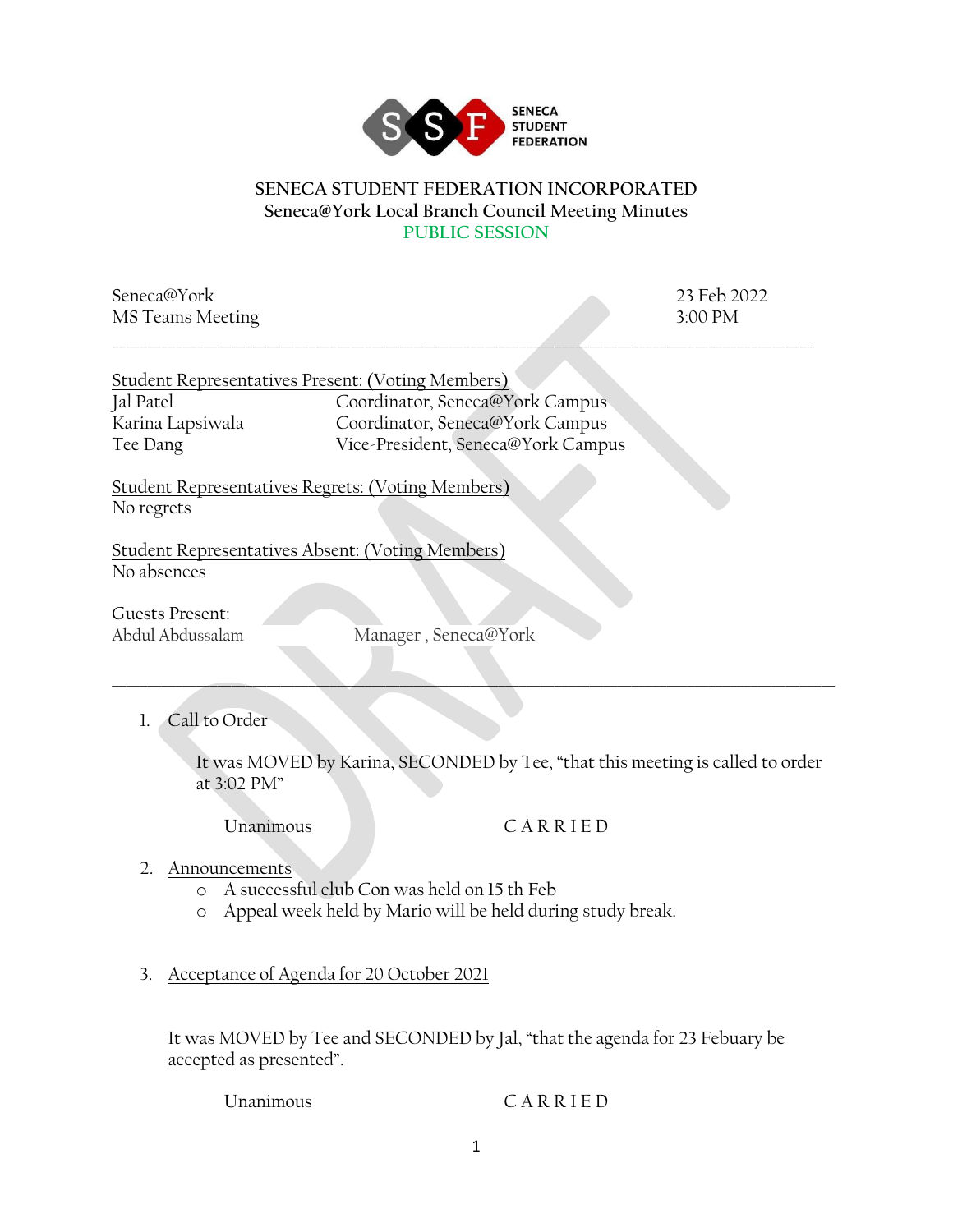- 4. Conflicts of Interest No conflicts declared
- 5. Acceptance of Local Branch Meeting Minutes

It was MOVED by Tee, and SECONDED by Karina, "that the Seneca@York Campus Local Branch Council Public Session meeting minutes for 9th February 2022, be accepted as presented".

Unanimous C A R R I E D

- 6. Agenda Items
	- a) Committee updates

Clubs committee is holding another round of sanctioning. The committee members are revising policies again and making suitable changes in the policy. Committee members are planning to give rewards to the executives. The next sexual assault committee meeting will be held in April. The other committees are not active anymore.

## b) Class visits updates

Class visits were almost completed and will be starting to mail professors again who haven't replied. Soon will be starting second round for class visits for York campus.

c) Advocacy issues

None of the advocacy issues were faced by the council members.

d) Members Report

Members report to be submitted to Tee dang (Vice President).

7. Items to be taken to the Central Level

The lunch proposal presented by the York council

8. Assistance needed from manager

No

9. Date and Time of Next Meeting